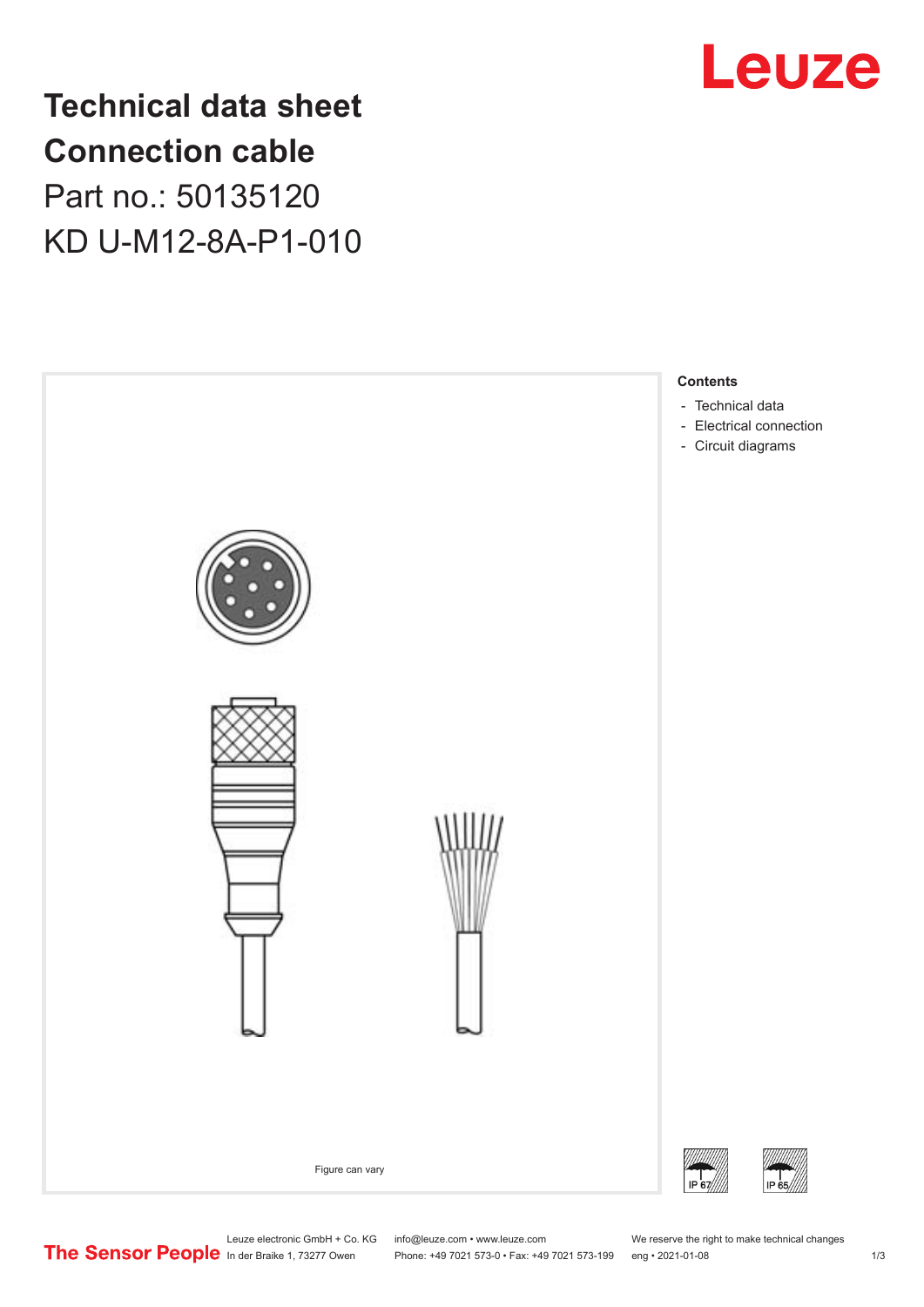## <span id="page-1-0"></span>**Technical data**

#### **Electrical data**

**Performance data**

**Operating voltage** 30 V AC/DC

#### **Connection**

| <b>Connection 1</b>               |                                                                                                                                                                                                                                |
|-----------------------------------|--------------------------------------------------------------------------------------------------------------------------------------------------------------------------------------------------------------------------------|
| <b>Type of connection</b>         | Connector                                                                                                                                                                                                                      |
| <b>Thread size</b>                | M <sub>12</sub>                                                                                                                                                                                                                |
| <b>Type</b>                       | Female                                                                                                                                                                                                                         |
| Handle body material              | <b>PUR</b>                                                                                                                                                                                                                     |
| No. of pins                       | 8-pin                                                                                                                                                                                                                          |
| <b>Encoding</b>                   | A-coded                                                                                                                                                                                                                        |
| <b>Version</b>                    | Axial                                                                                                                                                                                                                          |
| Lock                              | Screw fitting, nickel-plated diecast zinc,<br>recommended torque 0.6 Nm, self-<br>locking                                                                                                                                      |
| <b>Connection 2</b>               |                                                                                                                                                                                                                                |
| <b>Type of connection</b>         | Open end                                                                                                                                                                                                                       |
|                                   |                                                                                                                                                                                                                                |
| <b>Cable properties</b>           |                                                                                                                                                                                                                                |
| <b>Number of conductors</b>       | 8 Piece(s)                                                                                                                                                                                                                     |
| Wire cross section                | $0.25$ mm <sup>2</sup>                                                                                                                                                                                                         |
| <b>AWG</b>                        | 24                                                                                                                                                                                                                             |
| Sheathing color                   | <b>Black</b>                                                                                                                                                                                                                   |
| Shielded                          | No                                                                                                                                                                                                                             |
| Silicone-free                     | Yes                                                                                                                                                                                                                            |
| Cable design                      | Connection cable (open on one end)                                                                                                                                                                                             |
| Cable diameter (external)         | $6.6$ mm                                                                                                                                                                                                                       |
| Cable length                      | 1,000 mm                                                                                                                                                                                                                       |
| <b>Sheathing material</b>         | <b>PUR</b>                                                                                                                                                                                                                     |
| <b>Wire insulation</b>            | PP                                                                                                                                                                                                                             |
| <b>Traverse rate</b>              | Max. 3.3 m/s with horiz. traverse path of<br>5m and and max, acceleration of 5m/s <sup>2</sup>                                                                                                                                 |
| Suitability for drag chains       | Yes                                                                                                                                                                                                                            |
| Properties of the outer sheathing | Free of CFC, cadmium, silicone, halogen<br>and lead, matt, low-adhesion, abrasion-<br>resistant, easily machine-processable                                                                                                    |
| Resistance of the outer sheathing | Hydrolysis and microbe resistant, good<br>oil, gasoline and chemical resistance in<br>accordance with VDE 0472 part 803 test<br>B. flame retardant in accordance with UL<br>1581 VW1 / CSA FT1 / IEC 60332-1.<br>IEC 60332-2-2 |

# **Leuze**

#### **Mechanical data**

| <b>Width across flats</b>                                        | $13 \text{ mm}$          |
|------------------------------------------------------------------|--------------------------|
| <b>Bending cycles</b>                                            | 2,000,000 Piece(s)       |
| Bending radius, flexible laying, min.                            | Min. 10 x cable diameter |
| Bending radius, stationary laying, min. Min. 10 x cable diameter |                          |
| <b>Environmental data</b>                                        |                          |
| Ambient temperature, operation,<br>flexible use                  | $-2080 °C$               |
| Ambient temperature, operation,<br>stationary use                | $-4080 °C$               |
| <b>Certifications</b>                                            |                          |
| Degree of protection                                             | IP 65                    |
|                                                                  | IP 67                    |
| <b>Classification</b>                                            |                          |
| <b>Customs tariff number</b>                                     | 85444290                 |
| eCl@ss 5.1.4                                                     | 27279201                 |
| eCl@ss 8.0                                                       | 27279218                 |
| eCl@ss 9.0                                                       | 27060311                 |
| eCl@ss 10.0                                                      | 27060311                 |
| eCl@ss 11.0                                                      | 27060311                 |
| <b>ETIM 5.0</b>                                                  | EC001855                 |
| <b>ETIM 6.0</b>                                                  | EC001855                 |
| <b>ETIM 7.0</b>                                                  | EC001855                 |

### **Electrical connection**

#### **Connection 1**

| Type of connection   | Connector                                                                             |
|----------------------|---------------------------------------------------------------------------------------|
| <b>Thread size</b>   | M <sub>12</sub>                                                                       |
| <b>Type</b>          | Female                                                                                |
| Handle body material | <b>PUR</b>                                                                            |
| No. of pins          | 8-pin                                                                                 |
| Encoding             | A-coded                                                                               |
| <b>Version</b>       | Axial                                                                                 |
| Lock                 | Screw fitting, nickel-plated diecast zinc, recommended<br>torque 0.6 Nm, self-locking |